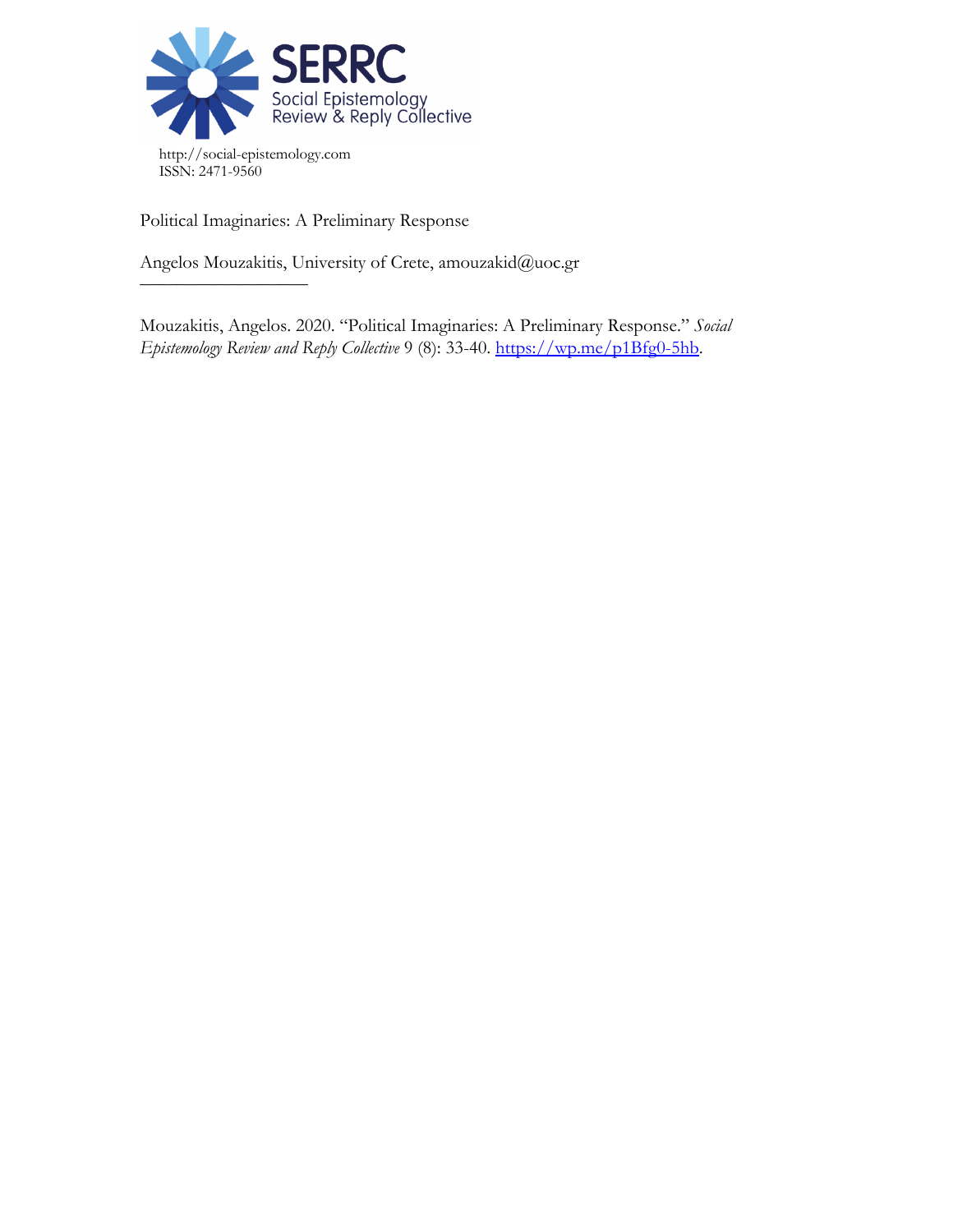

The imaginary has recently re-emerged as <sup>a</sup> central problem in social theory and—in various guises—as a subject of major interest of research conducted in the various sub-branches of the social sciences. It is early days yet to decide if we are witnessing the emergence of a proper turn to imagination as the key to the deeper elucidation of social (and therefore also historical and political) phenomena, but undoubtedly the comparatively recent announcement of "social imaginaries" as a relatively autonomous field of research (Adams et al., 2015), along with the resurgence of interest in the works of Castoriadis, Taylor and Ricoeur indicate the deep-seated dissatisfaction of a considerable number of theorists with the currently dominant conceptual frameworks in their fields.

The present special issue of *Social Epistemology* evidently partakes of the belief that the imaginary presents social theory and the neighboring disciplines with a challenge (396). In their introduction to the special issue Craig Browne and Paula Diehl specifically allude to the changing character of the political field and to the need to address the radical transformations of the political via the exploration of the transformations of the political imaginary (393). Their concise introduction is certainly quite telling regarding the aims, the scope, and the width of this collective project.

The authors of the introduction explicitly link the adequate conceptualization of the constitution of the political as a field, of the emergence of values and norms and of processes of legitimation, with the exploration of the 'political imaginary'. In the context of western metaphysics imagination has served (especially in its radical manifestations) as an indication of both freedom and indeterminacy, while often it has been contrasted with 'reality' in both positive and negative terms. In this respect, imagination has been seen as a potentially liberating force not only in the works of the authors mentioned above, but also in the works of other thinkers, like Marcuse (especially in *Eros and Civilization*), Arendt (especially in her interpretation of Kant) and Cassirer to name just the most obvious and well known cases among the established thinkers of the past century. However, we should not let ourselves be misguided by this potentially liberating character of imagination and we have to acknowledge its Janus-faced potentiality.

# **The Ontological Status of Imagination**

Indeed, we have to acknowledge radical imagination's both creative and destructive characteristics (following, say, Castoriadis, but this insight can be traced under different guises in the works of other thinkers as well), although admittedly it is quite difficult to reach universal and unequivocal judgments even as to the significance of creation and destruction as such. In addition to this, the imaginary as a field seems to claim a status of relative autonomy from the symbolic and the linguistic spheres, although it has to be noted that all these terms are notoriously difficult to pin down as they acquire different meanings in the works of various authors. What is more, the concepts of radical imagination and of the radical imaginary pose a challenge to established ontological conceptions about the social realm in its various manifestations and the social individual. It comes as no surprise then that all the contributions to the special volume acknowledge the unique ontological status of the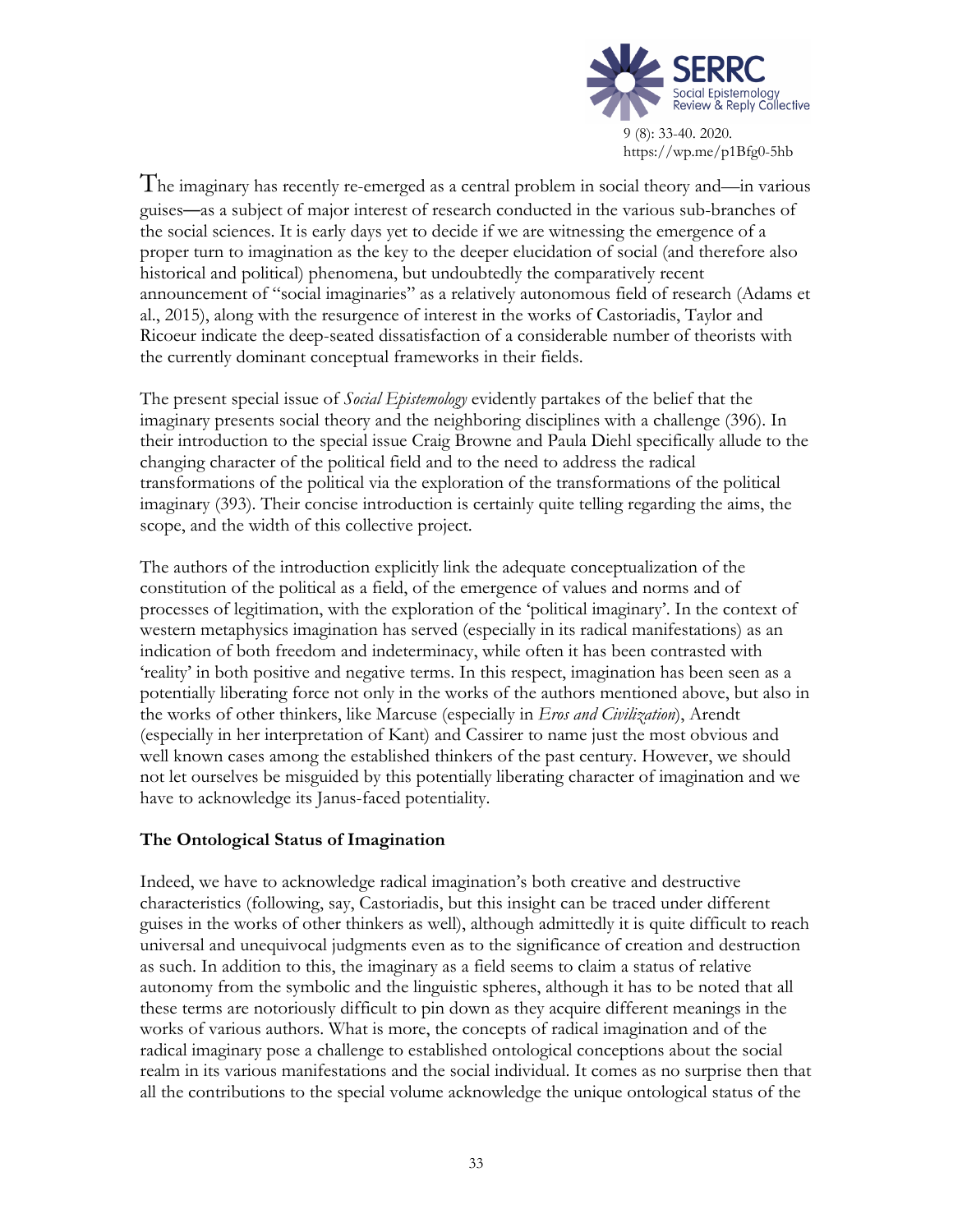radical forms of imagination and the imaginary field. Wolfgang Knöbl's (2019, 452) critical assessment of the volume is a fine piece of exploration of this complex issue. Knöbl begins his paper with a citation from Durkheim's classic *The Elementary Forms of Religious Life*, in order to show that early sociologists were no less aware of the importance of the "political imaginary" than we are today.

In tracing the concept of the imaginary back to Durkheim and especially to the concept of collective representations, Knöbl finds himself in good company, as Adams et al. (2015, 18) and Arnason (2017) have also highlighted the importance of this concept for the development of current accounts of the imaginary. Arnason (2017) also establishes wider links between Castoriadis's conception of the social-historical and Durkheim's approach to sociology. Like Adams et al., Knöbl identifies Benedict Anderson's *Imagined Communities*, as well as the works of Castoriadis and Ricoeur and Charles Taylor's *Modern Imaginaries* as important steps in the development of the question concerning the imaginary in philosophy and the social sciences. Of great importance is however Knöbl's inclusion in his account of the works of Jauß and Iser and especially the reference to *Aesthetic Experience and Literary Hermeneutics*, which the author argues has much greater a value than that of a mere contribution to aesthetic theory, insofar as the argument developed in this book deliberately blurs "the distinction between the real, the fictitious and the imaginary" so as to engage the reader with the question regarding the status of these dimensions and their possible relations (Knöbl 2019, 454).

As Knöbl himself acknowledges, this insight is pivotal in our attempts to illuminate the social-historical, while aspects of the relationship between fiction, reality and imagination have been explored by Ricoeur and—to a much lesser extent—by Castoriadis. The importance of Ricoeur's work in this respect seems to me quite significant, since among other things it allows us to enter into a fruitful dialogue with a vast number of philosophical and scientific approaches that he uses in order to develop his positions. Also, I believe that it is not only Ricoeur's works that tackle head-on the issue at hand that are significant, but also his excellent work on selfhood and identity, viz. *Oneself as Another*. Considering this work together with writings such as *Time and Narrative*, *The Rule of Metaphor*, *Lectures on Ideology and Utopia* and *Memory, History, Forgetting*, opens up the conceptual space necessary to address the various aspects of the entanglement between the subject and the social-historical, taking into account also reality, fiction and imagination.

## **The Logic of Magmas**

There is however a crucial point to consider in relation to Castoriadis's and Taylor's views on imagination: If we endorse Castoriadis's perspective on radical imagination we would be forced to admit a certain degree of primordiality for both imagination in its subjective manifestations and for the social imaginary. The uniqueness of Castoriadis's theoretical perspective arguably resides in its being premised on the conviction that the mode of being of the 'imaginary' is resistant to the operations of ordinary (enseidic-identitary) logic and that its impact on social life could only be adequately explored in the event of the development of a mode of logic that would do justice to it. Castoriadis (1978, 276-277) calls it the "logic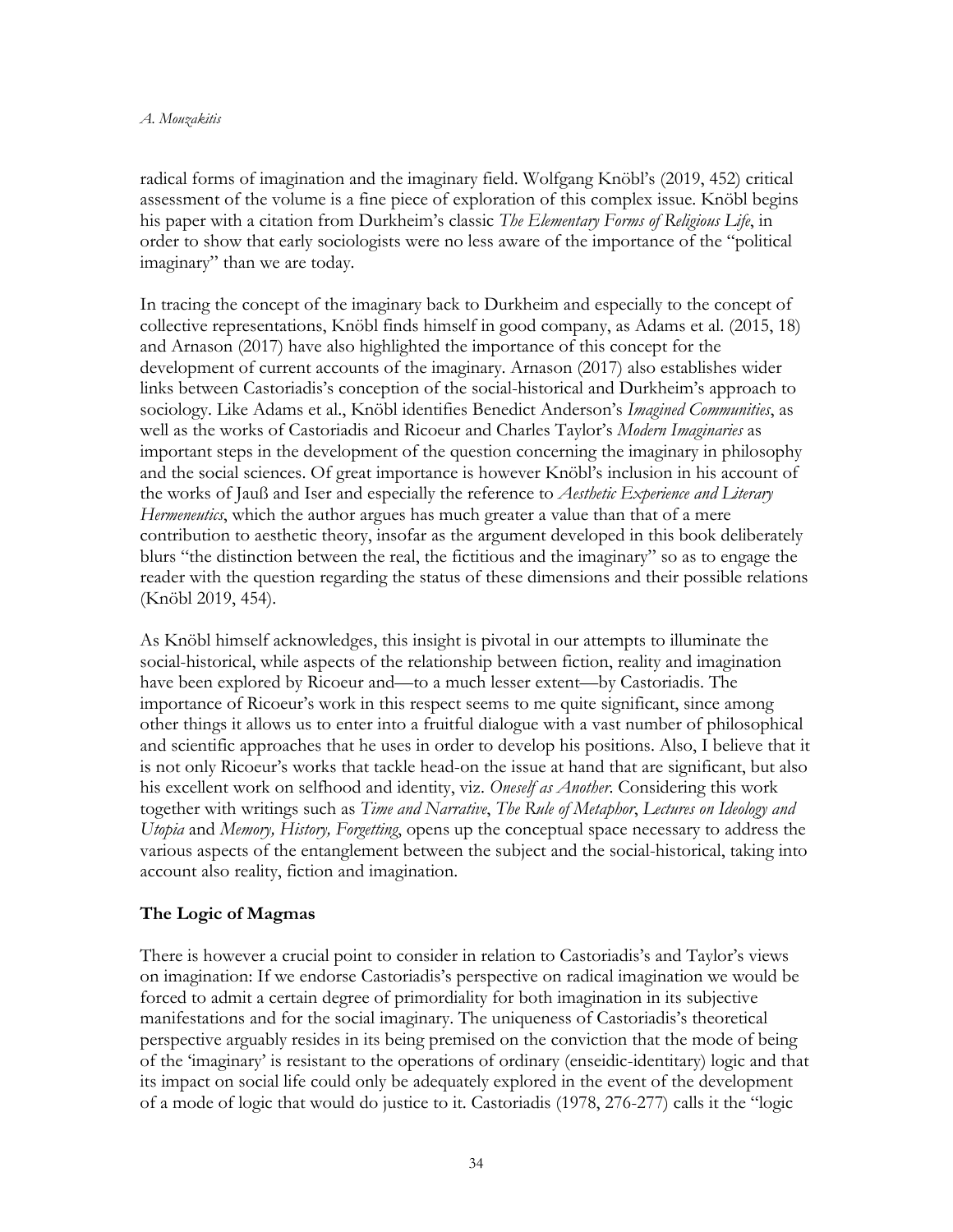

https://wp.me/p1Bfg0-5hb

of magmas" using the same metaphor with the aid of which he attempted to point to the enigmatic nature of imagination in general and of the deep roots of socio-historical imaginaries in particular. It has to be noted in this context that Honneth raises an important objection to Castoriadis's use of the "magma" metaphor, which in his understanding occupies in Castoriadis's work a similarly central place with that of the élan vital in Bergson's thought. In Honnneth's view both quasi-concepts are used in such a way that they "substantiate" creative potentialities that are perhaps peculiar to the human world thereby imposing them as universal ontological principles. For Honneth this "sleight of hand" results in the degradation of a theory of revolutionary praxis to "metaphysical cosmology", which in his view cannot be "discussed with scientific arguments" (Honneth 1986, 77).

Contrary to Honneth's assertion though, I believe that Castoriadis's attempt to trace a magmatic aspect in the plurality characterizing beings in general is rather important especially in an era when the cosmological model proposed by physics is much more flexible and indeterminate than the mechanical one proposed by Newtonian physics. I also do not believe that Castoriadis had any deceitful purposes in his application of the magma metaphor, which—let us not forget—he does not employ to indicate simply a chaotic stateof-affairs, but rather an enigmatic "mode of organization belonging to a non-ensemblistic diversity" (Castoriadis 1987, 182). It has to be noted of course, that Castoriadis's thesis concerning the radical character of imagination has often been met with disbelief and suspicion, as a remnant of the kind of metaphysics that Castoriadis himself severely criticized and attempted to surpass. Characteristic is in this respect Habermas's critique of Castoriadis's project in his short *Excursus* to the *Philosophical Discourse of Modernity*.

It is well known that in Habermas's interpretation, Castoriadis develops a theoretical perspective premised on the philosophy of praxis which is essentially but a socially-centered version of fundamental ontology that allegedly (ironically) culminates in a subjectivist understanding of socio-historical creation. What is more, Habermas even claims that he can trace a "personification of society as a poetic demiurge that releases ever new world types of itself", and which in Habermas's view gives a new twist to the old problem of theodicy (Habermas 1987, 332-333). I suppose that the irony of linking the social-historical with the figure of the demiurge that is at the heart of Castoriadis's (1978, 196) concomitant attack on the Jeudeo-Christian and the Platonic traditions in relation to their convergent conception of creation as the outcome of the act of a divine demiurge was not lost on Habermas. I have expressed elsewhere my reservations against Habermas's interpretation of Castoriadis's work (see Mouzakitis 2010, 47), which examines exclusively Castoriadis's magnum opus *The Imaginary Institution of Society*, neglecting other very important works that could shed light in Castoriadis's complex theorizing of the social historical and the social individual. To this I only need to add here that Habermas's point regarding the substitution of the anonymous social-historical for the individual creator of traditional metaphysics looks rather hasty and in need of further qualification.

## **The Ontological Turn**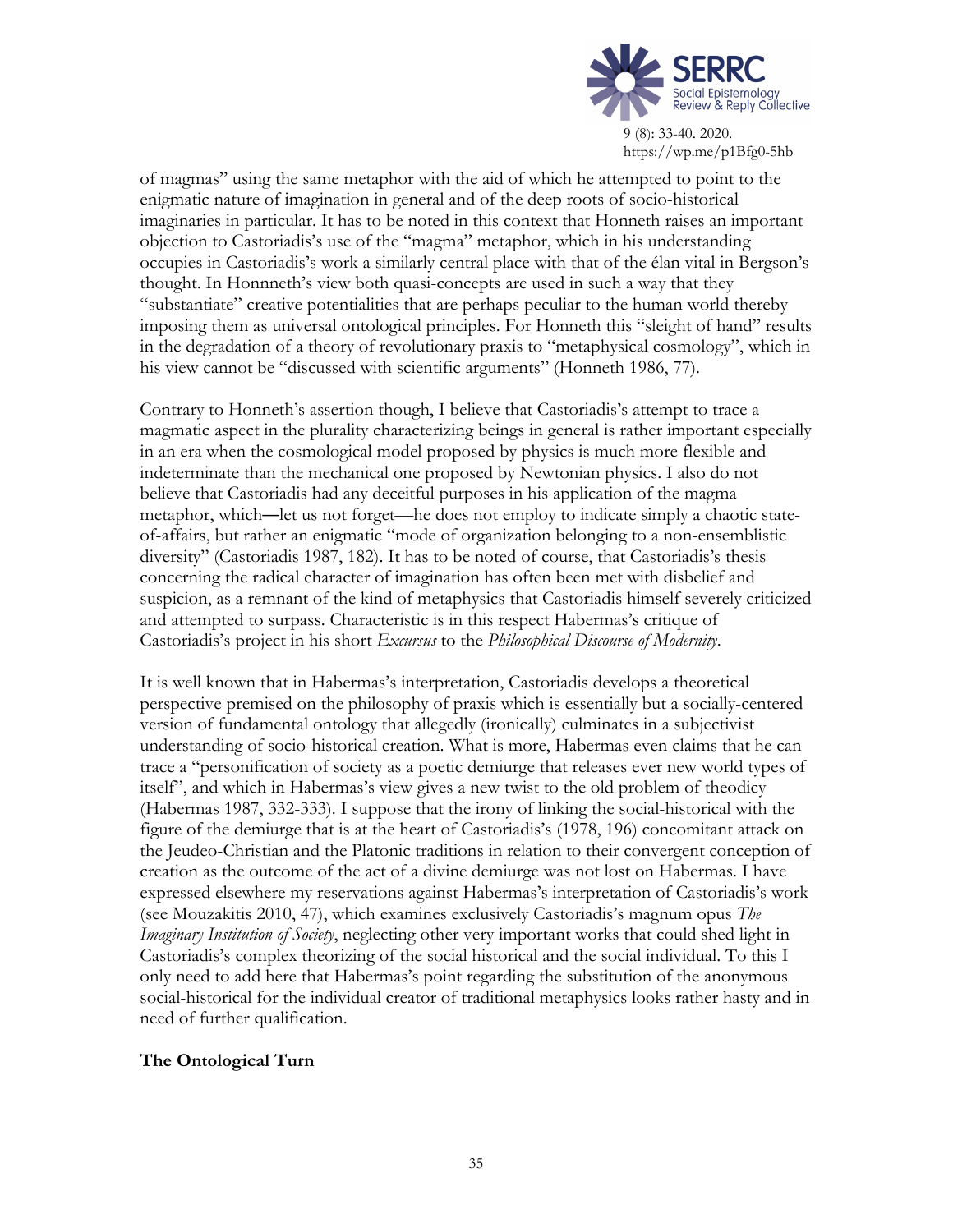### *A. Mouzakitis*

There is no denying however the existence of an ontological turn in Castoriadis's work, marked by the publication of the *Imaginary Institution of Society*, although in my opinion this turn is far more interesting—and pregnant with possibilities for future research—than Habermas's interpretation admits. In any case Castoriadis's ontological turn remains a source of contention even among philosophers and social theorists that are influenced by his works. I personally find Honneth's assessment of Castoriadis's perspective much subtler and convincing than that of Habermas. Honneth acknowledges the fact that the ontology of the social world and the social individuals developed by Castoriadis is hardly "traditional" or "subjectivist, as it removes the characteristic "of temporal and social exception" from revolutionary praxis and gives it the "ontological status of a supra-personal process of creation (Honneth 1986, 68), which however he also finds problematic. More recently Amalric's has expressed his reluctance to follow Castoriadis on the issue of imagination because of what he understands as the latter's commitment to ontology, which he fittingly calls "ontology of creation" (93). A similar mistrust of Castoriadis's treatment of imagination and especially on his conception of creation *ex nihilo* is evident in the attitude of thinkers like Arnason, Adams, and George H. Taylor, all of whom in their own distinctive ways wish to produce a wedding between Castoriadis and hermeneutics regarding the theorization of creation, imagination and history.

In her article, and despite acknowledging the importance of Castoriadis's work on imagination and the imaginary, Chiara Bottici expresses reservations about Castoriadis's alleged inability to surpass the dualism between society and individual, which she understands as one variant of dualistic metaphysics. Bottici argues that one way out of western metaphysics may be found in current attempts to develop a theory of the 'imaginal' as opposed to the imaginary, since in her interpretation the latter is the product of the aforementioned opposition. The very definition of "images" as "(re)presentations that can also be presences in themselves" (437) is an evident allusion to the rejection of the celebrated Kantian distinction between things-in-themselves and phenomena, and which gave rise to various attempts at its refutation from Hegel to phenomenology and beyond. In Bottici's account the overcoming of the dualism of western metaphysics is also sought in dialogue with Balibar's interpretation of Spinoza. Bottici argues that this monist perspective abandons the subject-object distinction to focus on processes and among other things does away with the body and mind dualism and in this respect I believe that this interesting approach invites a dialogue with the later works of Merlau-Ponty.

### **Myth and Reason**

Now, the question concerning the nature of imagination and the imaginary brings to the fore, for historical if not for purely conceptual reasons, the juxtaposition between myth and reason. This juxtaposition has not only served historically as a way to delineate modernity and its—to a large extent "constructed"—opposite, but also as a means to trace, and discard "ideological" elements in the whole spectrum of the social and the political fields. However, reason also has been linked in its turn with oppression and mythology not only by early romanticism but also during the twentieth century and beyond by diverse thinkers and currents of thought. Moreover, a series of theoretical developments like the 'linguistic turn'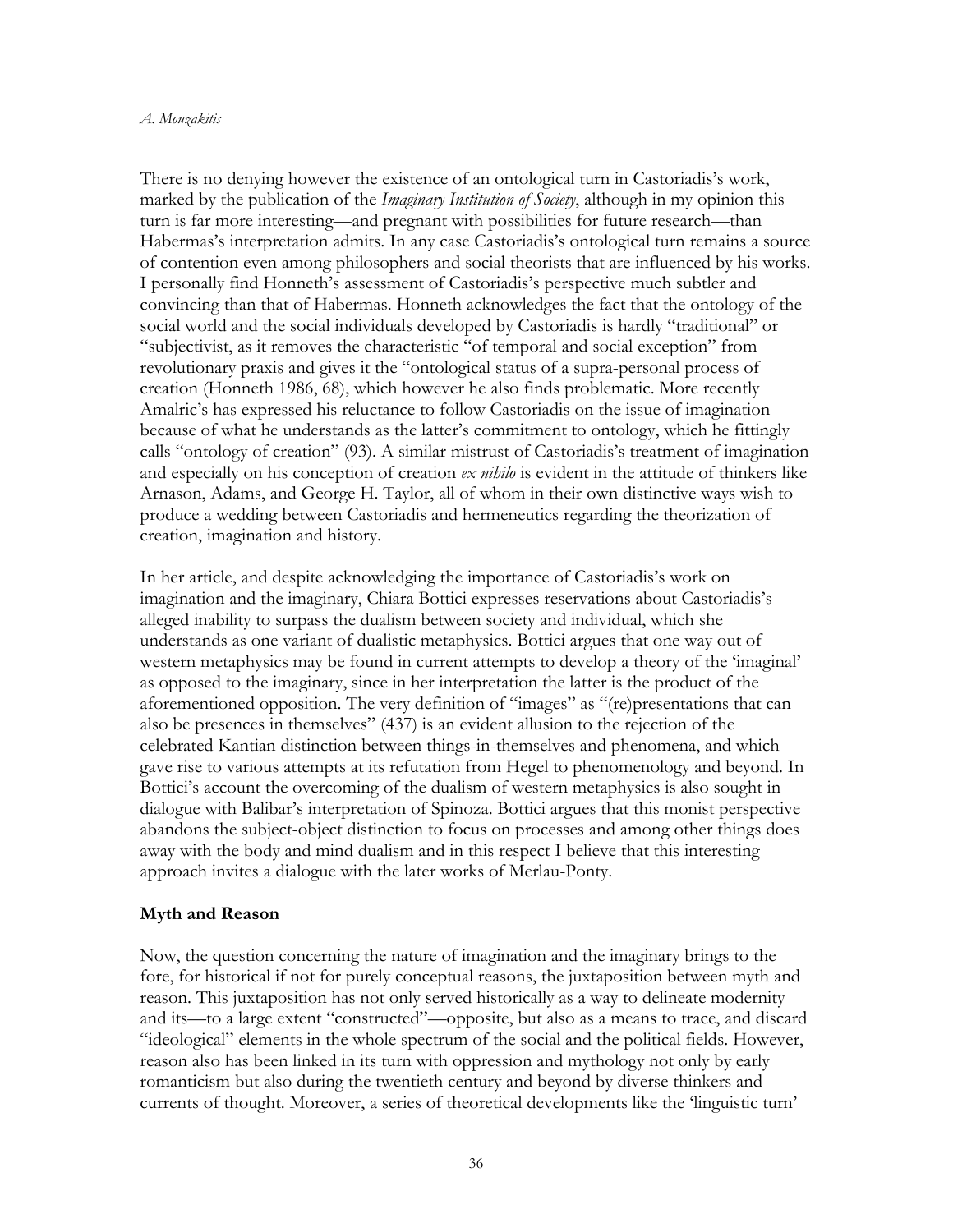

in its various manifestations, Ricoeur's work on metaphor, narrative, ideology and utopia, the work of Hayden Whyte regarding the modalities of historical narrative etc., have rendered the task of delineating and exposing ideological elements quite complex and precarious. The couplet 'myth/reason' invites us also to take into account the problem of the relationship between the sacred and the profane (to use Durkheim's famous distinction of which Habermas makes the most in the development of his 'rationalization of the lifeworld' thesis in *The Theory of Communicative Action*) and consequently on a complementary level, the problem of political theology.

In my mind Johannes Grave's contribution to the volume could be seen as indirectly tackling this problem, despite the fact that its main focus concerns the very important issue of the relation between the magmatic character of images as they emerge from the deep regions of the radical imaginary and "images or pictures in the sense of materialized pictorial artefacts that address the sense of sight" (443). I refer to Grave's quite important observation that pictures often indicate to the viewers the limits of representation. The author uses the example of religious icons (448) in order to highlight this interplay of presence and absence and visibility and opaqueness (447), but in so doing he alludes also to the intersection between the political and the religious that pictures and icons potentially (re)present and/or (re)create. Grave also pays due heed to the indeterminacy characterizing pictures (447), which is also very important when we consider the relationship between the political and the sacred. I also find of major importance Grave's (445-446) discussion of Rancière's emphasis on the distribution of the sensible and especially on the concept of the police (*la police*) as an impediment to the political (*la politique*).

Craig Browne's paper has the merit of addressing the major transformations that produced passages to modernity from the medieval world via the often-neglected dimension of hierarchy. Browne exemplifies how 'modern' political imaginaries developed out of their "opposition to the hierarchy of the *Ancien Regime* and the theological interpretations of the world that justified it" (400). This opens up an extremely interesting field of research, since with the element of hierarchy Browne seems to add yet another dimension to established accounts regarding the relationship between modernity and the rationalization of worldviews and institutions, mainly through a very interesting contrast between personal relations of power described by the famous lordship and bondage parable in Hegel's *Phenomenology of Spirit* and the formal rationality of modern bureaucracy as described by Max Weber.

I believe that this important juxtaposition can be developed even furthered so as to address the problem posed by Weber's treatment of charisma (and its routinization) as well as his discussion of hierocratic and political institutions in *Economy and Society* (see e.g. Weber 1978, 55-56). What I find also extremely interesting on the theoretical plane is the more detailed tracing of differences and linkages between the deeper regions of imagination, the imaginary, the formation of worldviews and the various forms of scientific and political discourses that make up the symbolic universe of given socio-historical formations. I believe that Browne's paper also alludes to the importance of further clarification of this problem.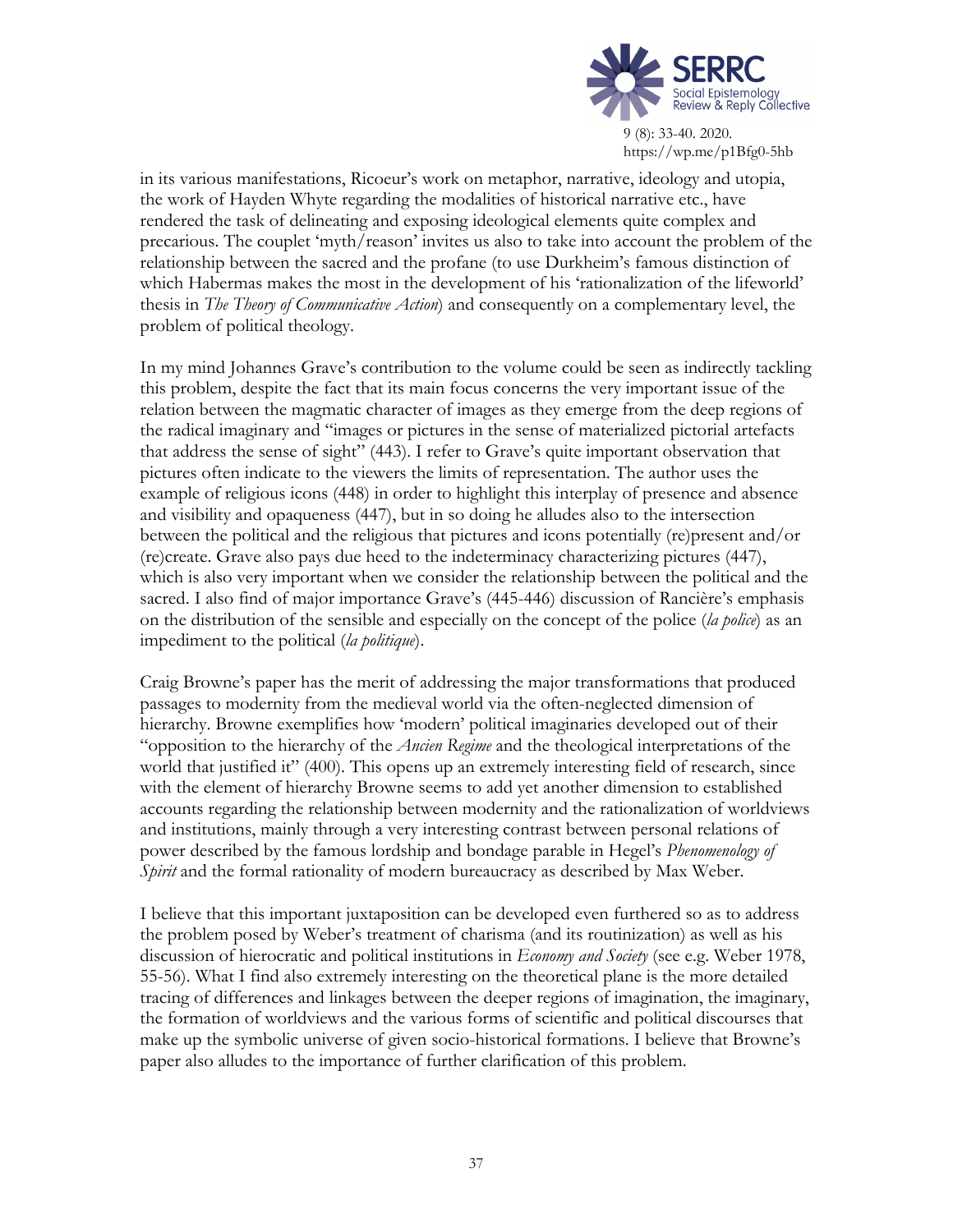### *A. Mouzakitis*

Paula Diehl's essay contrives to explain the contradictions of contemporary democratic regimes from a complementary perspective to that of the persistence of hierarchy in modern political imaginaries as explored by Browne. Diehl explores various forms of resistance to democracy that put obstacles to the fulfillment of democratic principles, and she focuses her attention to the persistence and mutations of non-democratic or anti-democratic elements in the political imaginaries of contemporary democracies. Her approach to the problem relies mainly on the application of Koselleck's understanding of different temporalities to the imaginary and on the endorsement of Castoriadis's radical interpretation of the creative powers of the imagination and the imaginary. Dielh's thesis that the contradictions of democratic political imaginaries can be attributed to the different temporalities of the political imaginary, presents us with a novel and very useful heuristic device.

Diehl distinguishes between an aspect of the political imaginary that crystalizes around the "primary reference of democratic representation" and an aspect that is linked with the (re)production and radical alteration of social norms and practices (412). The relationship between this "primary referent" and Castoriadis's "core significations" is implied but not clearly defined. The postulation of different temporalities is—as I've already mentioned important but might as well be in need of some further elaboration. As it stands, the argument seems to imply that there is one unequivocal direction of transformation in both aspects of the imaginary and that this transformation is impeded by the different temporality of one part of the social imaginary. Leaving aside the question of how to unequivocally distinguish (even analytically) between the two parts or aspects of the imaginary, I think that this reliance—in the last instance—on some notion of cultural-imaginary atavism is not entirely satisfactory.

Following Gauchet, Diehl's account stresses the importance of rationalization and the disenchantment of the world as prerequisites of modern democratic political imaginaries. Perhaps this aspect could be further explored in relation to the *problématique* of reenchantment already present in Weber's account (see e.g. Mommsen 1989, ch.9) or with Nancy's attempt to make sense of a post-nihilistic state-of-affairs in his *Dis-enclosure*. Again, as the author suggests in the final paragraphs of her paper the field is vast and the answers have to be inconclusive.

Jose Mauricio Dominges offers the reader a quite rich in historical detail and theoretically important paper, which examines the French and the Haitian Revolutions as essentially belonging together. He wishes to show that the Haitian Revolution was not simply shaped by the French one, but that it also did not fail to influence developments in the periphery and to determine in its turn political modernity. This interpretation of the French/Haitian revolution allows the author to argue in favour of the abandonment of "methodological nationalism" and for the development of an epistemological approach that pays heed to modernity's global character (428-429).

## **A Global Imaginary**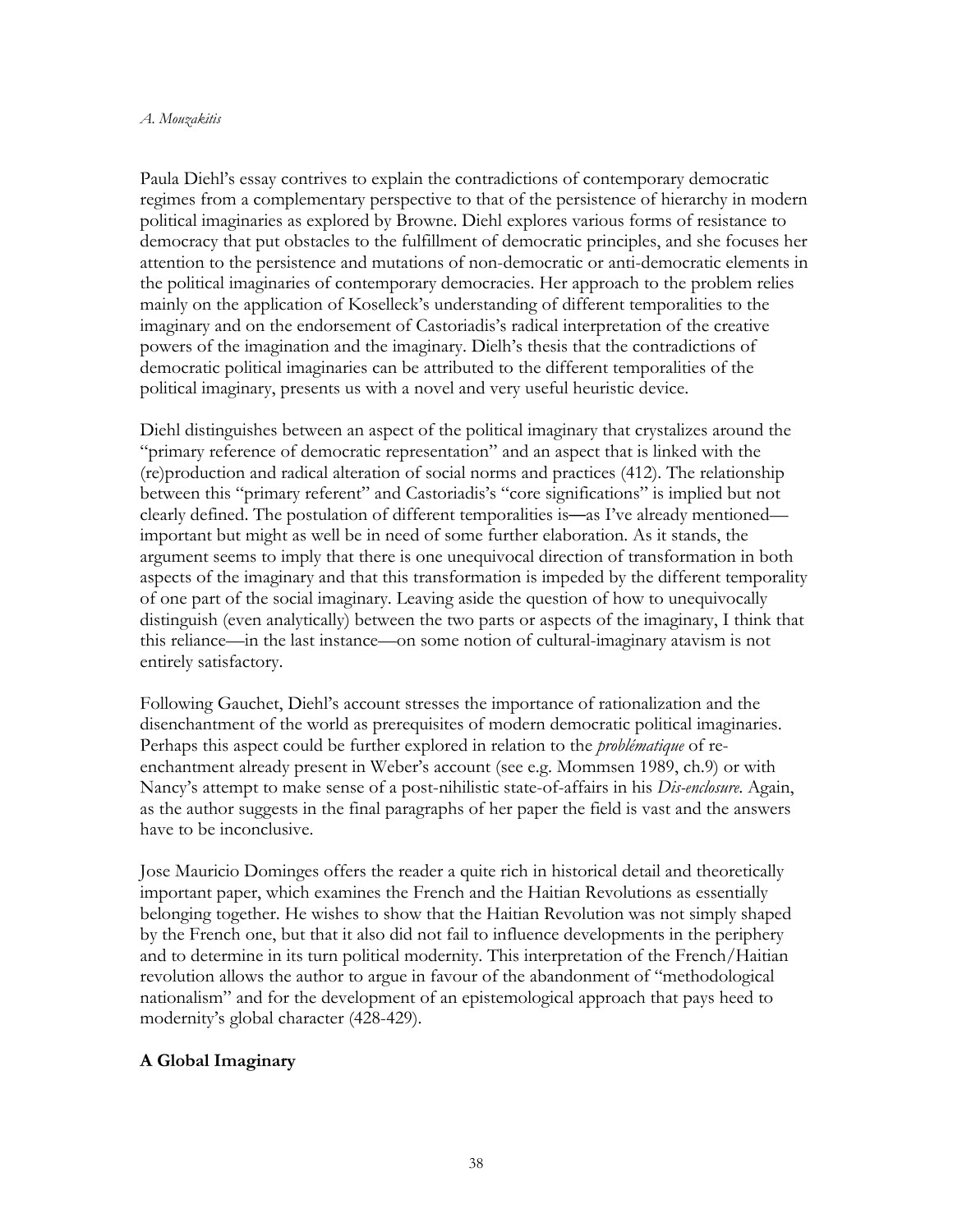

From the point of view of the special issue though, the most relevant argument advanced by this author is the postulation of the preeminence of a "globally shared" imaginary. Dominges acknowledges of course that this imaginary takes up different guises in the various parts of the world, but he seems to suggest that its central elements are shared by almost the entire globe. This conception seems self-evident to a certain extent, but it inevitably generates further questions, especially since Domingues's argument operates throughout via the employment of the distinction between center and periphery. Again, it is not clear how the imaginary itself is conceptualized in this perspective, and therefore the relationship between imagination, the imaginary, institutions, and forms of social action is also in need of further explication.

The special issue succeeds in bringing together thinkers with varying interests and fields of expertise and thereby it opens up discussion on a very wide range of issues related with political imaginaries. I believe that the richness of its contents, the plurality of the themes and the novelty of the approaches presented therein won't fail to generate further groundbreaking research in the field.

## **References**

- Adams, Suzi; Blokker, Paul; Doyle, Natalie J.; Krummel, John W.M.; Smith, Jeremy C.A. 2015. "Social Imaginaries in Debate." *Social Imaginaries* 1 (1): 15-52.
- Arnason, Johann P. 2017. "Preface: Situating Castoriadis and Ricoeur." In *Ricoeur and Castoriadis in Discussion: On Human Creation, Historical Novelty and the Social Imaginary*, edited by S. Adams, 77-110. London: Rowman and Littlefield.
- Amalric, Jean-Luc. 2017. "Ricoeur and Castoriadis: The Productive Imagination between Mediation and Origin." In *Ricoeur and Castoriadis in Discussion: On Human Creation, Historical Novelty and the Social Imaginary*, edited by S. Adams, 77-110. London: Rowman and Littlefield.
- Bottici, Chiara. 2019. "Imagination, Imaginary, Imaginal: Towards a New Social Ontology?". Social Epistemology 33 (5): 433-441.
- Brown Craig. 2019. "The Modern Political Imaginary and the Problem of Hierarchy." "Conceptualizing the Political Imaginary: An Introduction to the Special Issue". Social Epistemology 33 (5): 400-409.
- Brown Craig and Diehl, Paula. 2019. "Conceptualizing the Political Imaginary: An Introduction to the Special Issue." *Social Epistemology* 33 (5): 393-397.
- Castoriadis, Cornelius. 1978. *The Imaginary Institution of Society*. Cambridge: Polity.
- Diehl, P. 2019. "Temporality and the Political Imaginary in the Dynamics of Political representation." *Social Epistemology* 33 (5): 410-421.
- Domingues, José Maurício. 2019. "Jacobinism, Political Modernity and Global Sociology." *Social Epistemology* 33 (5): 422-432.
- Grave, Johannes. 2019. "The Politics of Pictures: Approaching a Difficult Concept." *Social Epistemology* 33 (5): 442-451.
- Habermas, Jürgen. 1987. *The Philosophical Discourse of Modernity*. Cambridge: Polity Press.
- Honneth, Axel. 1986. "Rescuing the Revolution with an Ontology: On Cornelius Castoriadis' Theory of Society." *Thesis Eleven* 14: 62-78.